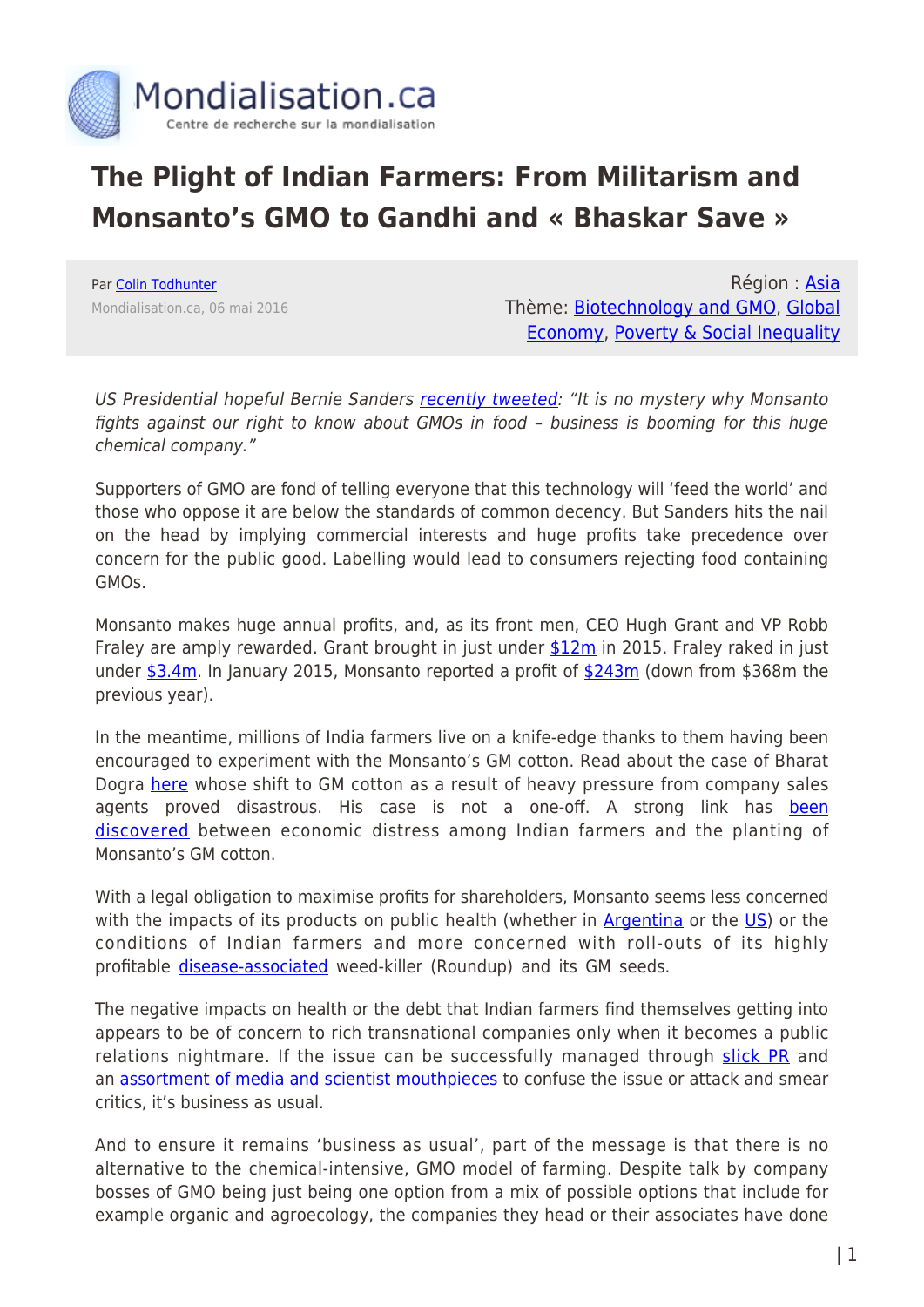everything possible (including [bribery](http://news.bbc.co.uk/1/hi/business/4153635.stm) and [fakery](http://indiatoday.intoday.in/story/Monsanto+faked+data+for+approvals+claims+its+ex-chief/1/83093.html)) to ensure their model dominates by smearing certain scientists, capturing trade bodies and negotiations, incorporating themselves within government policy and regulatory agencies, using the concept of 'commercial confidentiality' to justify a lack of transparency and by funding universities, media outlets and research with the ultimate aim of privileging their model of agriculture ahead of others, which they or their supporters seek to attack, discredit and marginalise (see [this\)](http://www.counterpunch.org/2015/02/27/monsanto-wants-to-know-why-people-doubt-science/).

The industry and its supporters attempt to wrap themselves in 'free market' ideology, while failing to acknowledge that any concept of 'freedom' that they attempt to associate with 'the market' has long been discredited. In terms of farmers 'choosing' to adopt GMO for instance and letting 'the market decide', this is little more than rhetoric. A combination of monopoly, financial incentives and coercion put paid to that notion (see [this](http://truth-out.org/archive/component/k2/item/93488:wikileaks-us-ambassador-planned-retaliation-against-france-over-ban-on-monsanto-corn), [this,](http://www.counterpunch.org/2015/04/09/us-agribusiness-gmos-and-the-plundering-of-the-planet/) [this](http://www.lobbywatch.org/archive2.asp?arcid=8847), this and this). Moreover, we don't have markets that are 'free' but an economic system protected by legislation that enshrines private property as being sacrosanct and allows by various means for the flow of wealth to move from consumers and workers to owners of capital who run cartels and conspire to destroy competition and rig the system to their advantage (see [this\)](http://www.zerohedge.com/news/2016-04-14/markets-are-manipulated).

Unfortunately, for the environment and our health, we have ended up with a model of industrialised food and agriculture dominated by green revolution ideology and technologies (and [wedded to and fuelled and driven by powerful commercial and geopolitical interests\)](http://www.theecologist.org/essays/2987404/feeding_the_bank_balance_gmos_development_and_the_politics_of_happiness.html), which include hybrid corporate seeds to be doused with chemicals and an over-reliance on other external inputs from large, rich corporations, ranging from machinery and antibiotics to growth hormones and GMOs.

Rather than present a range of studies and practical examples that indicate alternative approaches are both viable and should play a leading role when it comes to feeding the world sustainably, which have been outlined many times before (for example, see [this\)](http://www.theecologist.org/News/news_analysis/2987078/organic_agriculture_agroecology_and_the_parallel_reality_of_the_gmo_evangelist.html), it would be interesting to look at the experience of one farmer from India as recently reported in [The Hindu](http://m.thehindu.com/news/national/other-states/a-success-story-in-parched-bundelkhand/article8524731.ece).

Prem Singh runs a farm in the drought-hit Bundelkhand area of Uttar Pradesh, where many farmers have committed suicide in the past few decades. While water shortages are one of the problems faced by the people in the region, this is not the case on Singh's farm, where farming revolves around crop rotation, agricultural biodiversity and organic agriculture. The farm also conducts research for improving soil fertility (see [this](https://thefern.org/2016/04/dirt-first/) on improving soil health in the US and the subsequent eradication of synthetic fertilisers, while maintaining/increasing productivity) and seed development.

Singh believes that if his formula of sustainable farming were to be implemented across India, national food security, ecological balance and the prosperity of a farmers' families could be ensured.

The green revolution and the powers behind it played a big role in dismantling the traditional structure of farming and pushed the farmer to the mercy of unsustainable methods, which also harmed environment. In the area where Singh farms, there has been three recent consecutive droughts, with bouts of unseasonal rains and hailstorm.

The outside know-how of 'experts' was forced on farmers who were then forced to abort traditional and more sustainable methods, eventually leading them into debt-traps.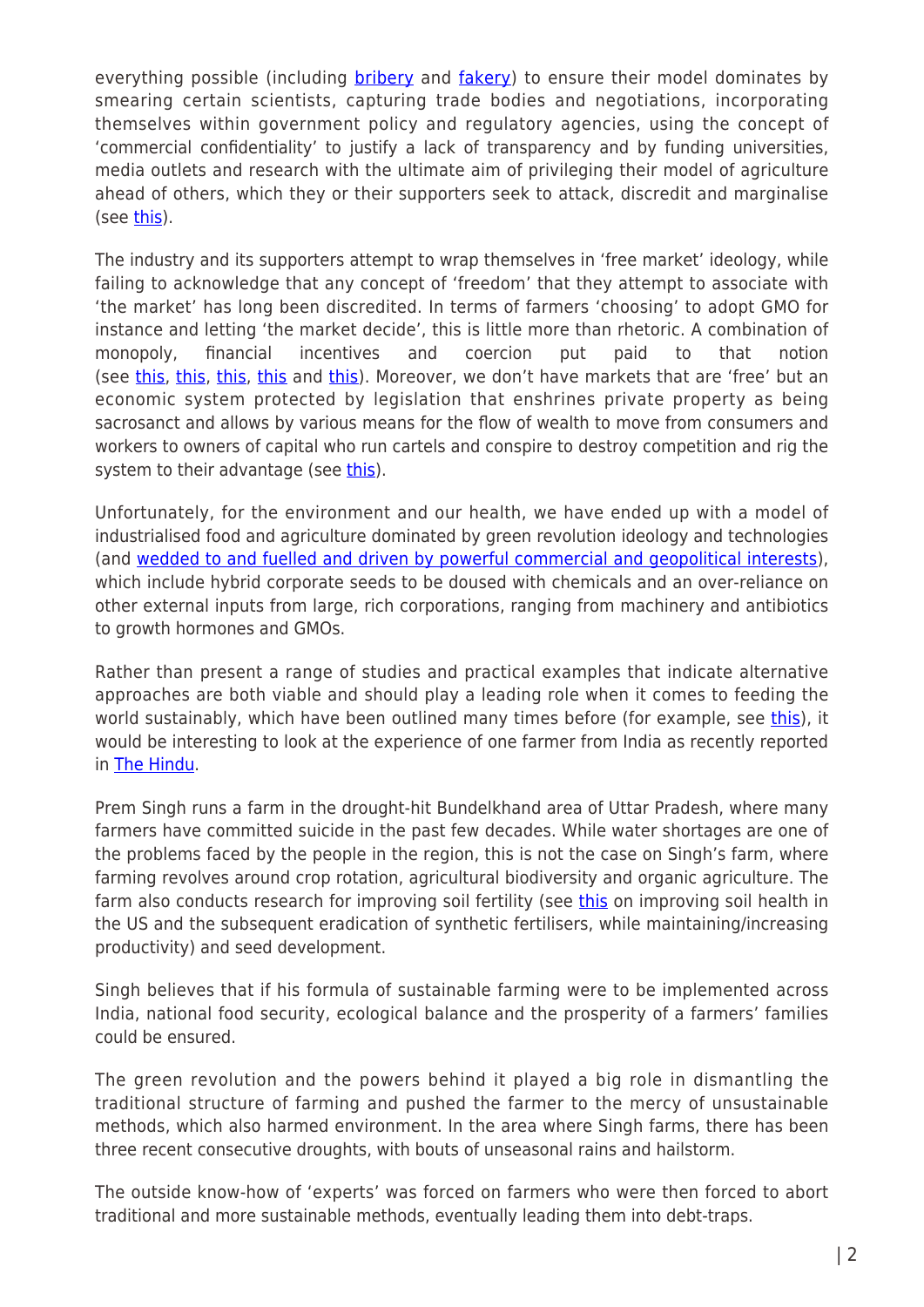Singh says: "Every time a farmer commits suicide, the government says he was burdened by debt. What is the key reason for the debt? The farmers are dying because they follow the schemes of the government. This is the real injustice."

In Bundelkhand, there were 17 major droughts during the last century, 10 of them caused by deficient rainfall. But the traditional water-recharging methods, numerous ponds and natural harvesting techniques of people then mitigated the scarcity.

With 60 years' hands-on farming experience, Bhaskar Save was able to **[describe](http://www.theecologist.org/essays/2986063/bhaskar_save_the_green_revolution_ruined_india_agroecology_can_restore_her.html)** how the green revolution in India destroyed traditional farming, which, among other things, was much more drought resistant, and how water-guzzling cash crops led to water shortages and groundwater depletion. Vandana Shiva has also **[outlined](https://www.organicconsumers.org/news/vandana-shiva-climate-change-drought-and-indias-looming-food-and-water-crisis)** the devastating impact of the green revolution on both food security and water resources along with the degradation of soil, including its diminished capacity for storing water.

As with Save, Singh says the steps taken by the government over a period of decades have nullified the work of his ancestors because the crops previously grown did not require much water. With the green revolution, though, underground water began to be extracted heavily to sustain the thirst of the seeds, whereas local seeds were tested and adapted to fight drought.

At the centre of it all, says Singh, was « the ruling class's apathy towards farmers manifested in their lack of representation in policy formation. »

Singh's philosophy and practices reflect those of the late Bhaskar Save, whose farm in Gujarat was both an inspiration and a model for sustainable, productive farming. Save argued that restoring the natural health of Indian agriculture is the path to solve the interrelated problems of poverty, unemployment and rising population. He went on to state that farming should require a minimum of financial capital and purchased inputs and minimum external technology. Agricultural production would increase, without costs increasing, poverty would decline and the rise in population would be spontaneously checked (based on the belief poverty itself leads to high birth rates).

Whereas Prem Singh and Bhaskar Save provide a glimpse into what things could be like, not only in India but elsewhere too, the transnational agribusiness companies have an investment in maintaining the status quo.

This is because their business models and practices [grow out of and drive](http://www.theecologist.org/News/news_analysis/2987157/arms_agribusiness_finance_and_fossil_fuels_the_four_horsemen_of_the_neoliberal_apocalypse.html) a political and economic system run by oligarchical interests. These companies are instrumental in pushing for corrupt, anti-democratic trade deals like TTIP and fuel and profit from a model of globalisation that encourages unnecessary massive [environmental destruction,](http://www.counterpunch.org/2016/03/11/palm-oil-and-gm-mustard-a-marriage-made-in-hell/) the production of **[bad food](http://www.theecologist.org/essays/2987501/india_obesity_malnutrition_and_the_globalisation_of_bad_food.html)**, unsustainable farming practices and the use of health-damaging inputs. The system moreover thrives on an urban-centric model of development centred on resource-depletion, over-consumption and an economic neoliberalism underpinned by imperialist wars.

It all begs the question: what future humanity?

A future based on uncontrolled urban sprawl, worklessness, massive inequalities (and subsequent political repression) and conflict over finite resources, which continues to push the world to the brink of nuclear annihilation, as well as the appropriation of all facets of life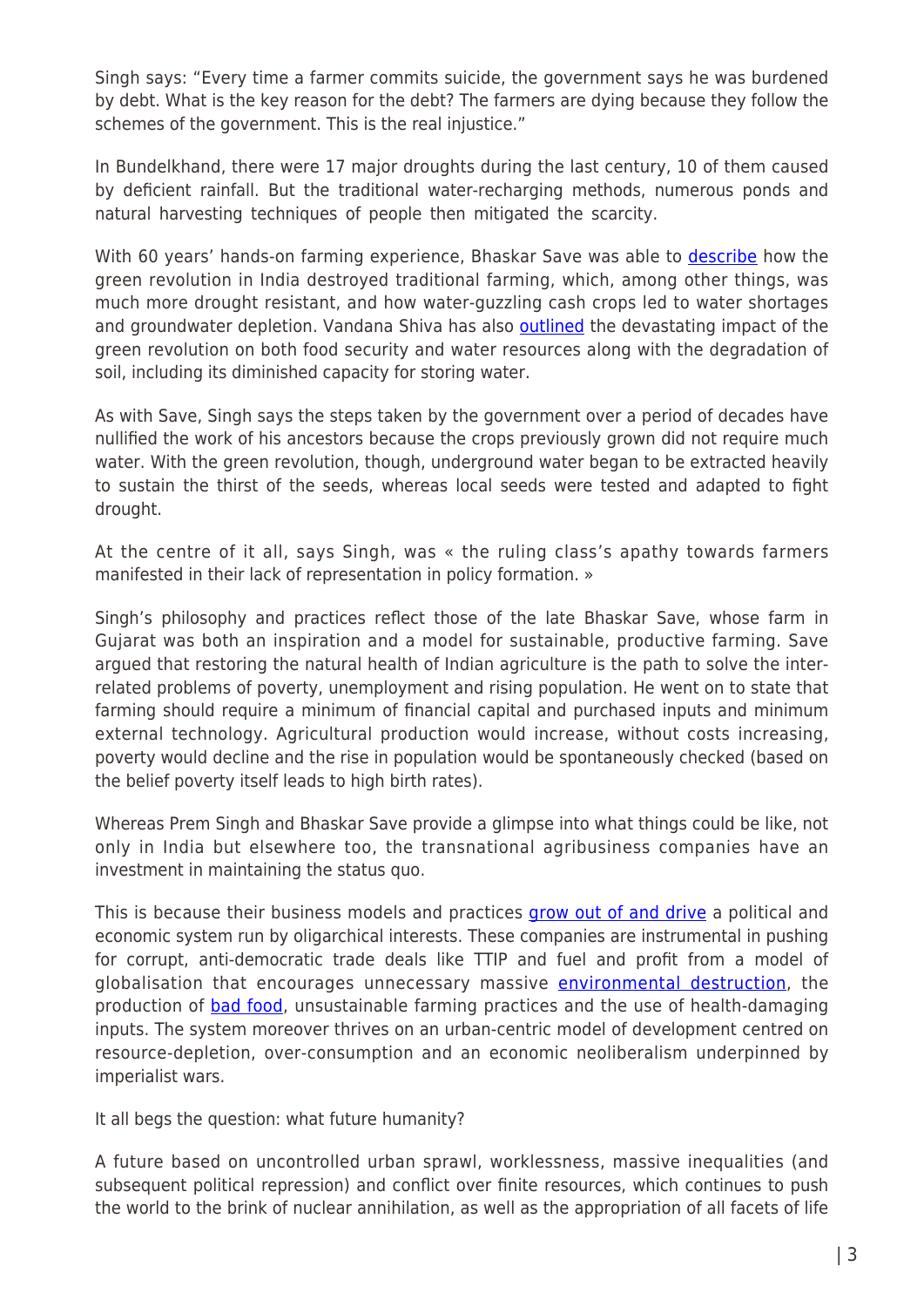from water and land to forests, seeds and food by powerful corporations.



Or a future that adheres to a model based on certain [Gandhian principles](http://www.globalresearch.ca/ecological-meltdown-and-nuclear-conflict-the-relevance-of-gandhi-in-the-modern-world/5499007), such as indigenous capability and local self-reliance, wherein people limit their needs, live within the limits imposed by the environment and work with the natural ecology rather than by forcing it to bend to the will of profiteering industries.

"… Gandhiji called the so-called modern society a nine-day wonder. Poverty has been aggravated due to cumulative environmental degradation on account of resource depletion, increasing disparities, rural migration to urban areas resulting in deforestation, soil erosion, loss of soil fertility, desertification, biological impoverishment, pollution of air, water and land on account of lack of sanitation, chemical fertilizers, pesticides and their biomagnification, and a whole range of other problems." T N Khoshoo: ['Mahatma Gandhi: An Apostle of](http://www.amazon.com/Mahatma-Gandhi-apostle-applied-ecology/dp/8185419108) [Applied Human Ecology'](http://www.amazon.com/Mahatma-Gandhi-apostle-applied-ecology/dp/8185419108)

La source originale de cet article est Mondialisation.ca Copyright © [Colin Todhunter](https://www.mondialisation.ca/author/colin-todhunter), Mondialisation.ca, 2016

Articles Par : [Colin Todhunter](https://www.mondialisation.ca/author/colin-todhunter)

## A propos :

Colin Todhunter is an extensively published independent writer and former social policy researcher. Originally from the UK, he has spent many years in India. His website is www.colintodhunter.com https://twitter.com/colin\_todhunter

**Avis de non-responsabilité** : Les opinions exprimées dans cet article n'engagent que le ou les auteurs. Le Centre de recherche sur la mondialisation se dégage de toute responsabilité concernant le contenu de cet article et ne sera pas tenu responsable pour des erreurs ou informations incorrectes ou inexactes.